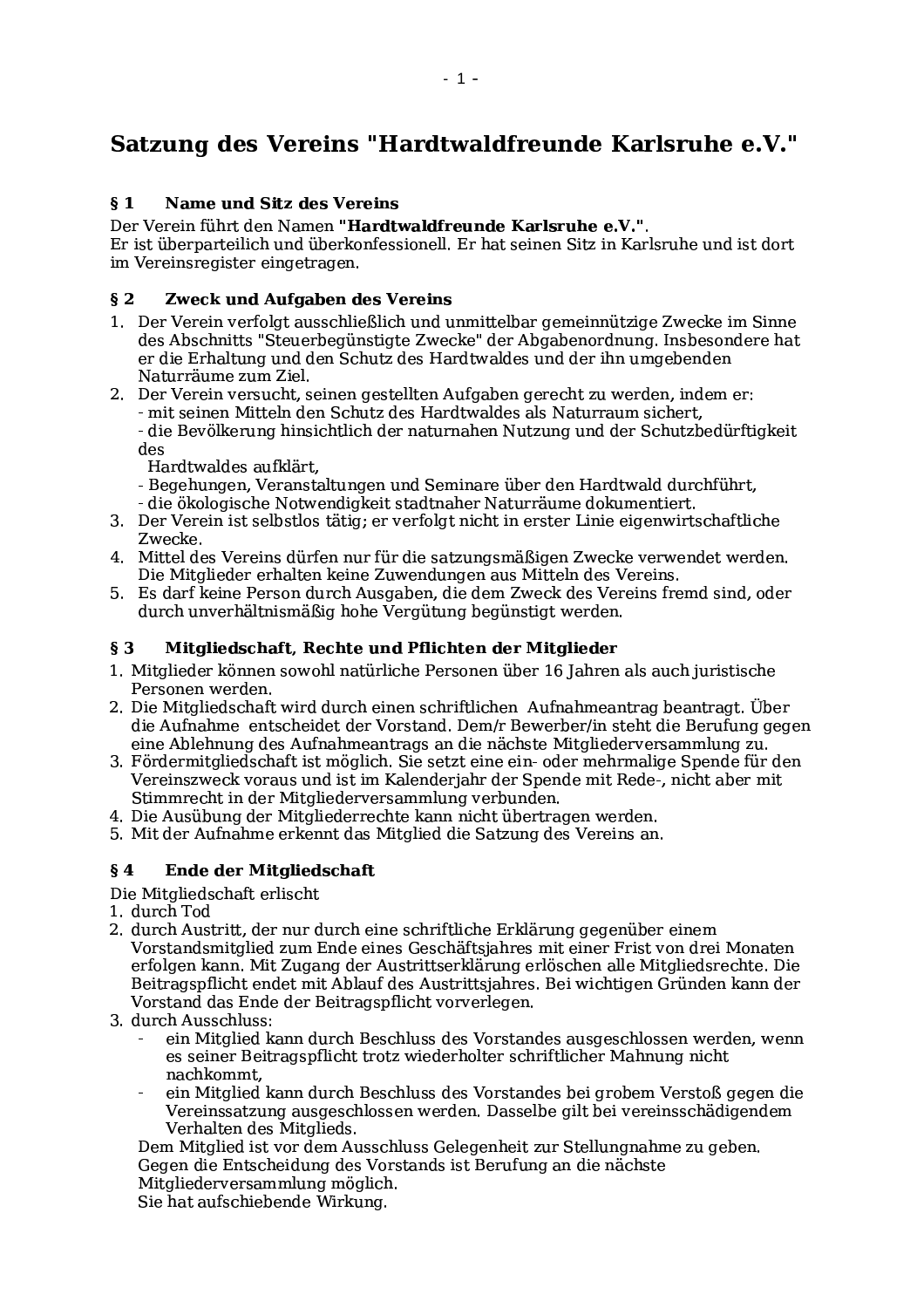## § 5 Beiträge, Einnahmen und Spenden

- 1. Der Mitgliedsbeitrag wird von der Mitgliederversammlung festgesetzt. Jedes Mitglied ist zur Beitragsleistung verpflichtet.
- 2. Der Jahresbeitrag ist zum Beginn des Geschäftsjahres zur Zahlung fällig.
- 3. Mitalieder können wegen besonderer Verhältnisse vorübergehend durch den Vorstand von der Beitragspflicht ganz oder teilweise befreit werden. Das Mitglied muss dies schriftlich bei einem Vorstandsmitglied beantragen.
- 4. Für alle dem Verein zufließenden Spenden wird eine Spendenbescheinigung ausgestellt.
- 5. Alle Einnahmen des Vereins dürfen nur für die satzungsgemäßen Zwecke des Vereins eingesetzt werden.

### $\delta$  6 Geschäftsjahr

Das Geschäftsjahr des Vereins ist das Kalenderjahr.

#### $87$ **Organe des Vereins**

### Die Organe des Vereins sind:

- 1. die Mitgliederversammlung,
- 2. der Vorstand,
- 3. die Arbeitskreise.

#### Mitgliederversammlung  $\S$  8

- 1. Die ordentliche Mitgliederversammlung findet innerhalb der ersten sechs Monate jedes Kalenderjahres statt.
- 2. Der Vorstand lädt hierzu mindestens zwei Wochen im Voraus schriftlich auf dem kostengünstigsten Weg (z.B. E-Mail, Fax) unter Angabe von Ort und Zeitpunkt ein.
- 3. Mit der schriftlichen Einladung wird auch die vorläufige Tagesordnung versandt. Zusätzliche Anträge müssen bis spätestens eine Woche vor der Mitgliederversammlung schriftlich beim Vorstand vorliegen oder durch einen Mehrheitsbeschluss in der Mitgliederversammlung zugelassen werden.
- 4. Die Mitgliederversammlung ist ohne Rücksicht auf die Anzahl der erschienenen Mitglieder beschlussfähig.
- 5. Die Mitgliederversammlung ist insbesondere zuständig für:
	- i. Genehmigung des Jahresberichts, der Jahresrechnung und des Haushaltsplanes
	- ii. Entlastung des Vorstandes,
	- iii. Wahl des Vorstandes,
	- iv. Wahl von zwei Kassenprüfern, die nicht dem Vorstand angehören dürfen, für die Dauer von drei Jahren. Deren Wiederwahl ist zulässig,
	- v. Beratung und Beschlussfassung über ordnungsgemäß gestellte Anträge,
	- vi. Beschlussfassung über die Berufung gegen die Ablehnung der Aufnahme oder den Ausschluss von Mitgliedern durch den Vorstand,
	- vii. Beschlussfassung über die Höhe des Mitgliedsbeitrags und ggf. von Umlagen,
	- viii. Beschlussfassung über Satzungsänderungen,
	- ix. Beschlussfassung über die Auflösung des Vereins.
- 6. Sämtliche Beschlüsse werden mit einfacher Mehrheit der anwesenden
- stimmberechtigten Mitglieder gefasst. Bei Stimmengleichheit gilt der Antrag als abgelehnt.
- 7. Beschlüsse über Satzungsänderungen oder die Auflösung des Vereins bedürfen der Mehrheit von drei Vierteln der erschienenen stimmberechtigten Mitglieder.
- 8. Eine außerordentliche Mitgliederversammlung findet statt, wenn:
	- der Vorstand die Einberufung für erforderlich hält oder
	- L. die Einberufung von mindestens einem Viertel sämtlicher stimmberechtigter Mitglieder unter Angabe des Grundes schriftlich gefordert wird.

Die Einberufung muss unverzüglich erfolgen und richtet sich nach den Vorschriften. die für die Einberufung der ordentlichen Mitgliederversammlung gelten. Die außerordentliche Mitgliederversammlung hat die gleichen Befugnisse wie die ordentliche Versammlung.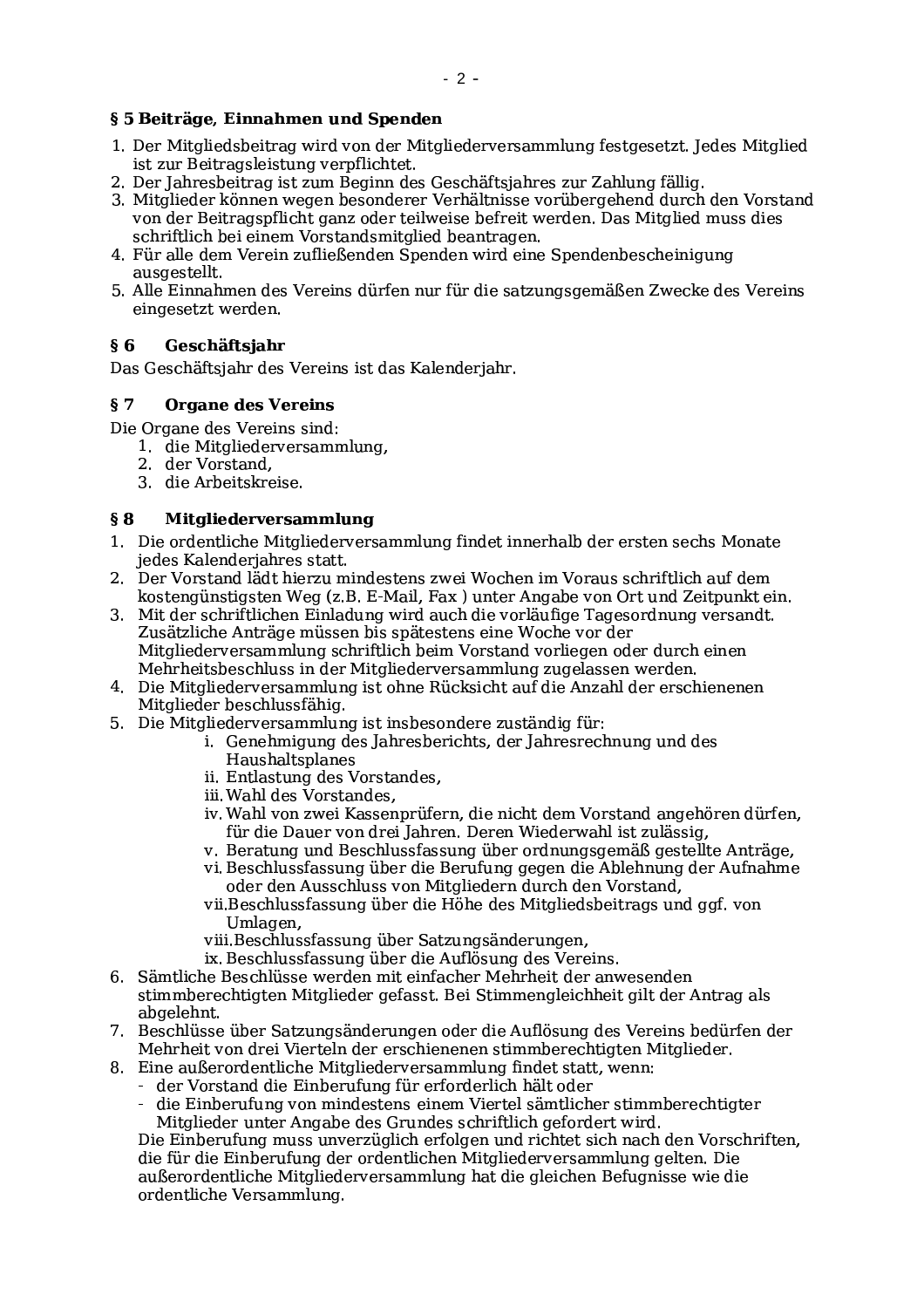#### $\S$  9 **Vorstand**

- 1. Der Vorstand besteht aus:
	- der oder dem Vorsitzenden.
	- der oder dem stellvertretenden Vorsitzenden,
	- der Schatzmeisterin bzw. dem Schatzmeister.
	- der Schriftführerin bzw. dem Schriftführer.
	- der Beisitzerin bzw. dem Beisitzer.
	- Gewählt kann nur werden, wer Mitglied des Vereins ist.
- Die Amtsperiode der Vorstandsmitglieder dauert jeweils drei Jahre. Der Vorstand  $2<sup>1</sup>$ bleibt bis zur Neuwahl bei der nächsten baldmöglichst einzuberufenden Mitgliederversammlung im Amt. Eine Wiederwahl der Vorstandsmitglieder ist zulässig.
- Die bzw. der Vorsitzende und die bzw. der stellvertretende Vorsitzende sowie die 3. Schatzmeisterin bzw. der Schatzmeister vertreten den Verein nach außen jeweils allein. Das Innenverhältnis wird so geregelt, dass die bzw. der stellvertretende Vorsitzende den Verein nur im Verhinderungsfall der bzw. des Vorsitzenden vertritt, die Schatzmeisterin bzw. der Schatzmeister den Verein nur im Rahmen ihrer bzw. seiner Aufgabenstellung vertritt.

Dem Vorstand obliegt die Führung der Geschäfte des Vereins, soweit nicht ausdrücklich die Zuständigkeit der Mitgliederversammlung nach § 8 gegeben ist, die Ausführung von Beschlüssen der Mitgliederversammlung und die Verwaltung des Vereinsvermögens.

Die Schatzmeisterin bzw. der Schatzmeister ist verantwortlich für die Finanzen sowie die ordnungsgemäße Kassenführung. Sie bzw. er stellt im Benehmen mit dem Vorstand zu Beginn des Geschäftsjahres einen Haushaltsplan auf, der der Mitgliederversammlung zur Beschlussfassung vorzulegen ist.

Satzungsänderungen, die von Aufsichts-, Gerichts- und Finanzbehörden aus formalen Gründen verlangt werden, kann der Vorstand auch von sich aus vornehmen. Er berichtet der nächsten Mitgliederversammlung darüber.

Für Beschlüsse des Vorstands ist die einfache Mehrheit der anwesenden Vorstandsmitglieder erforderlich. Bei Stimmengleichheit entscheidet die Stimme der bzw. des Vorsitzenden. Die Abstimmung kann auch im schriftlichen Umlaufverfahren erfolgen.

Bei Ausscheiden eines Vorstandsmitgliedes kann der Vorstand kommissarisch ein neues Mitglied berufen, das von der nächsten Mitgliederversammlung bestätigt werden muss. Seine Amtszeit endet in diesem Fall mit der Amtszeit des ursprünglich gewählten Vorstandsmitglieds. Dasselbe gilt bei Ausscheiden einer Kassenprüferin bzw. eines Kassenprüfers.

Der Vorstand kann sich eine Geschäftsordnung geben.

# § 10 Arbeitskreise

1. Arbeitskreise werden vom Vorstand für folgende Aufgaben eingesetzt:

\* zur Durchführung und Organisation von Veranstaltungen des Vereins,

\* zur Unterstützung des Vorstands bei Maßnahmen im Sinne der Aufgaben des Vereins und

\* zur Vorbereitung von Beschlüssen des Vorstands.

- 2. Die Arbeitskreise wählen eine Sprecherin bzw. einen Sprecher, die bzw. der den Arbeitskreis gegenüber den Organen des Vereins vertritt.
- 3. Die Mitarbeit in einem Arbeitskreis steht jedem Mitglied frei.
- 4. Die Arbeitskreise berichten der Mitgliederversammlung über ihre Arbeit.
- 5. Alle Arbeitskreise werden entweder für ein Jahr eingerichtet oder für einen Zeitraum, der für die Durchführung ihrer Aufgabe notwendig ist.